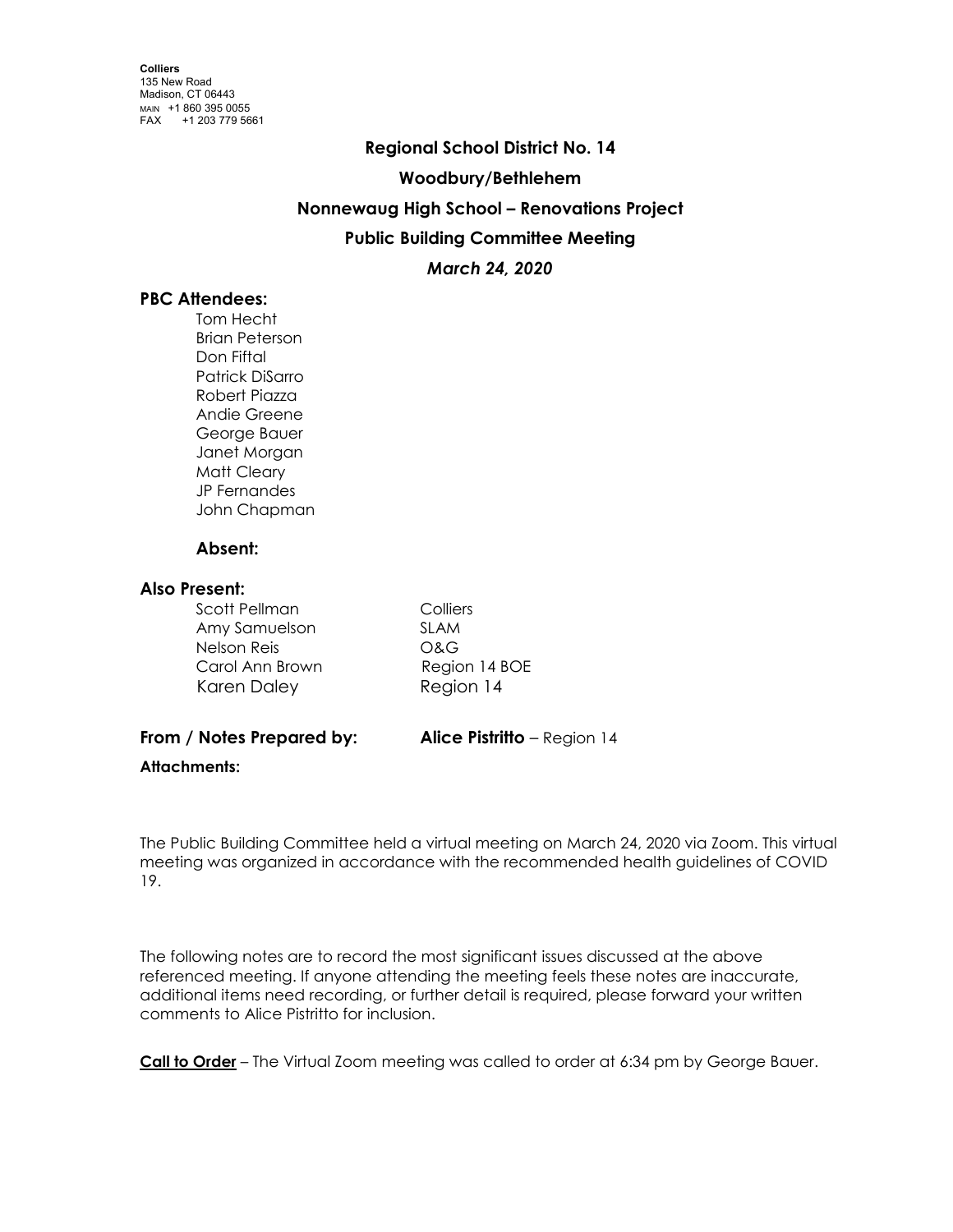#### **Scott Pellman presented the following:**

There was a finance working group meeting on March 12, 2020 where the team reviewed the application for payment which was also reviewed by Colliers and SLAM field staff. In addition, there are 3 PCO's that are recommended for payment.

#### **Motions:**

**Application for Payment #31-** Motion that the public building committee approve the O&G Pay Application No.31 for the period from February 1, 2020 to February 29, 2020 in the amount of \$350,492.12

**PCO-242R –** Motion that the public building committee approve PCO-242R dated 3/6/2020 for miscellaneous contingency items in the amount of \$22,122.00 as a zero-cost change order to be applied to the GMP Contingency

• Nelson Reis reviewed the contingency items.

**George Bauer made a motion that the public building committee approve PCO-242R dated 3/6/2020 for miscellaneous contingency items in the amount of \$22, 122 as a zero cost change order to be applied to the GMP Contingency- Seconded by JP Fernandes- All in favor – Unanimous – motion passes.**

**PCO-245 - Motion** that the public building committee approve PCO-245 dated 3/6/2020 for waterproofing and new drywall at the lower level phase 5b below grade walls in the amount of \$17,759.00.

• Scott Pellman noted that this additional waterproofing and drywall was anticipated after similar work was performed at an earlier phase and the work has been incombered in the contingency status log.

**George Bauer made a motion that the public building committee approve PCO-245 dated 3/6/2020 for waterproofing and new drywall at the lower level phase 5b below grade walls in the amount of \$17,759.00. Seconded by JP Fernandes- All in favor – Unanimous – motion passes.**

**PCO-250 –** Motion that the public building committee approve PCO-250 dated 3/17/2020 for the removal and installation of new curbing at the gymnasium bus drop off lane in the amount of \$16,135.00

• Scott Pellman noted that this is an error in the original design, The busses had to jump the curb to exist the bypass lane. The drawings were reviewed by the committee and discussions included the extent of paving repair. O&G was directed to facilitate a repair that had logical cut off lines.

**George Bauer made a motion that the public building committee approve PCO-250 dated 3/17/2020 for the removal and installation of new curbing at the gymnasium bus drop off lane in the amount of \$16,135.00 Seconded by JP Fernandes- All in favor – Unanimous – motion passes.**